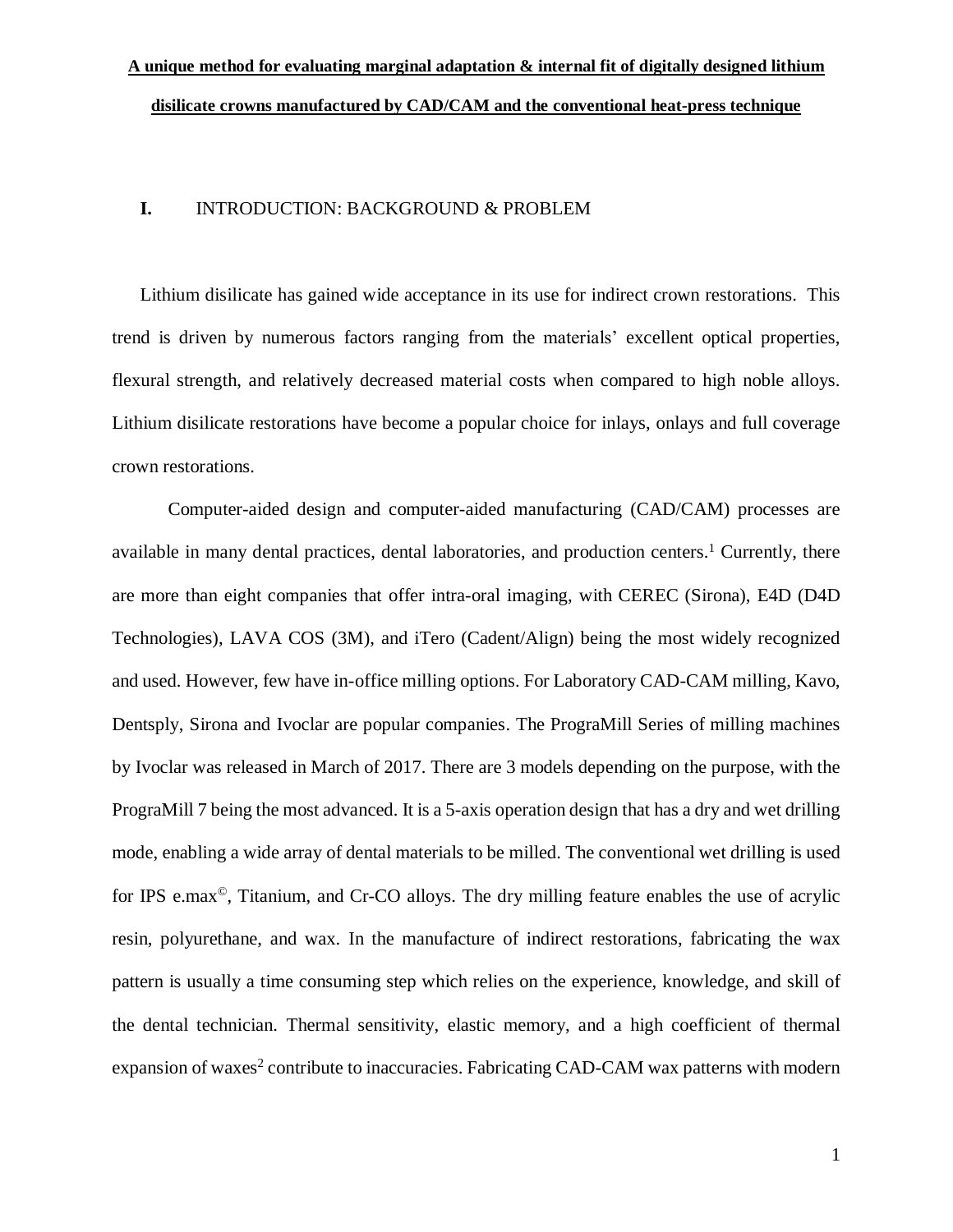equipment can reduce or eliminate the inaccuracies of the conventional waxing technique.<sup>3,4</sup> It is said to be faster, more economical, predictable, consistent, and accurate. Ivoclar's ProArt CAD Wax discs are made from a dimensionally stable polyurethane material which are specifically designed to suit the lithium disilicate glass ceramic IPS e.max© Press. The material burns without leaving a residue.

It is thought that 40% of Dental Laboratories in the USA have milling units and although CAD/CAM technology has improved significantly, studies reveal that the accuracy of these restorations remains questionable. Controversies still exist on the effect of a milling procedure for a prosthesis. When comparing CAD-CAM restorations to pressed restorations, results vary from a better fit,<sup>5,6</sup> to no difference,<sup>7,8</sup> to a greater misfit.<sup>9, 10, 11, 12, 13, 14</sup> Accuracy is affected by many factors including the type of material, properties of the material, design of the preparation, scanning device, software design, spacer thickness, and accuracy of the milling machine.

Crown adaptation may be determined by measuring marginal gaps and internal gaps of the restorations. The fit of many full coverage restorative materials have been extensively studied in the dental literature and remains a topic of significant interest due to its high clinical relevance. Holmes et al characterized the internal gap as the perpendicular distance from the internal surface of the restoration to the axial wall of the preparation, whereas the marginal gap is the perpendicular distance from the internal surface of the restoration to the finish line of the preparation. <sup>15</sup> Holmes also stated that the marginal fit of any dental restoration is vital to its long-term success. <sup>16</sup> Schwartz et al evaluated unserviceable crowns and fixed partial dentures to determine causes of restoration failures and determined that 11.3% restorations failing are the result of defective margins.<sup>17</sup>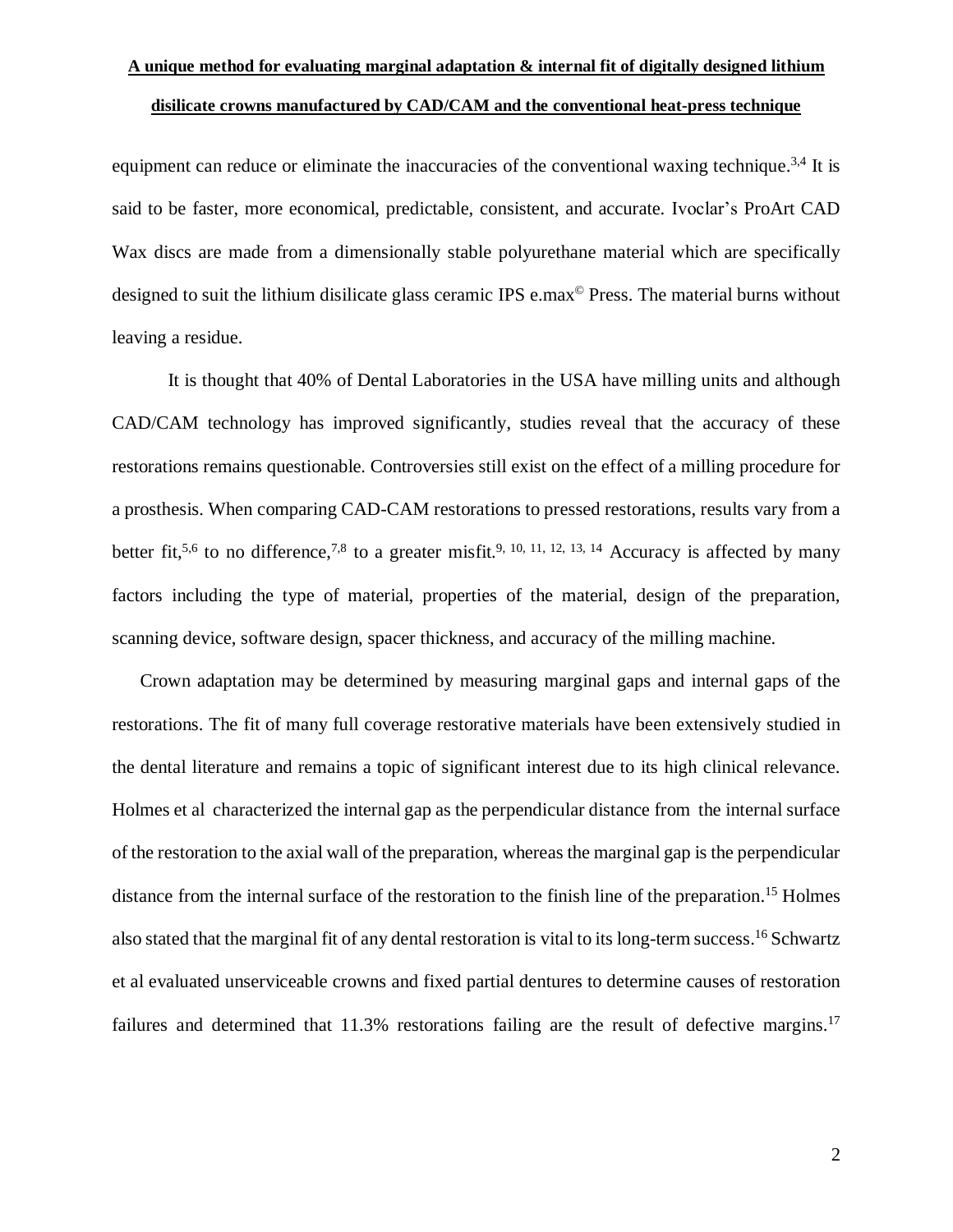Behrend claims a ring of cement is inevitable at the margin and the presence of this cement line must be accepted, contributing to marginal discrepancies.<sup>18</sup>

A range of 39 to 180  $\mu$ m<sup>19, 20, 21, 22</sup> has been proposed in the literature as a clinically acceptable value for marginal gap depending on the restoration. However, no consensus has been reached regarding a currently acceptable value for all. Several in vitro studies have reported the marginal gap of CAD/CAM generated ceramic single tooth restorations to be between 64 and 83 μm.23, 24, 25, <sup>26</sup> May et al reported that the marginal fit of the Procera CAD/CAM system ranged between 54 and 64  $\mu$ m.<sup>27</sup>

Many studies have been used to evaluate the marginal and internal adaptation of crowns. Assif et al compared the tactile method (with the explorer) to the use of radiographs and to a technique using impression material.<sup>28</sup> The results supported that the impression technique was most accurate of the three. The replica technique has been validated in the past.<sup>29</sup> The impression technique is a popular method,  $30, 31, 32, 33$  however, difficult and possibly inaccurate since the impression material used could be easily distorted or damaged.<sup>34, 35, 36</sup> Scanning electron microscopy is a popular technique in the analysis of pre-sectioned specimens.<sup>37, 38, 39, 40</sup> However, the obvious limitations of this technique are the destruction of the samples which creates the need for duplicates, the limited area that is evaluated since the sections have a minimum thickness and the additional steps required to embed in the resin and section. Another powerful tool in dental research is the computerized x-ray micro-tomography (micro-CT), $41,42$  which produces highresolution images that can be quantitatively analyzed with appropriate software. The disadvantages of this method are the low capacity the CT can discriminate in comparison with optical or electron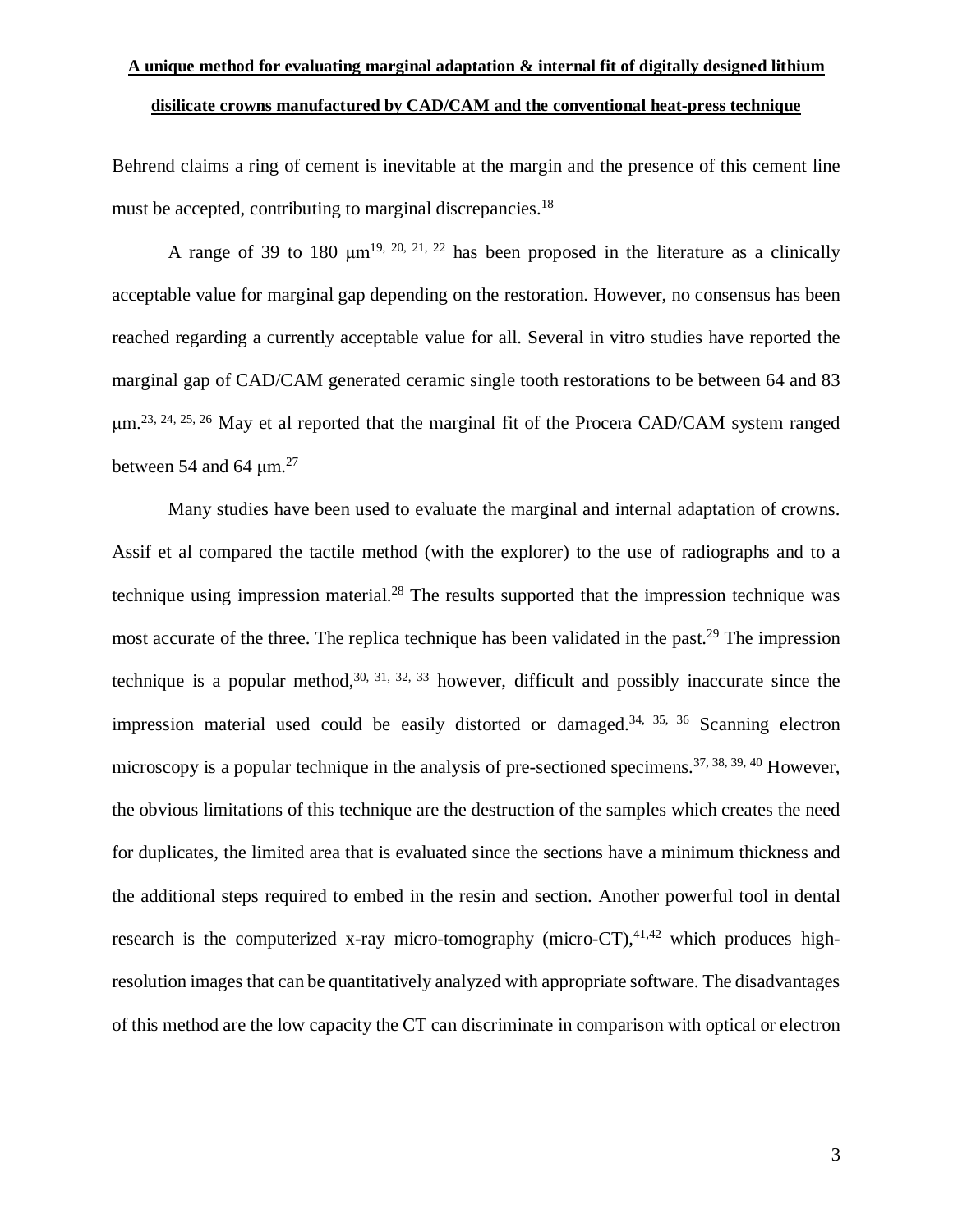microscopy, possible artefacts from refractive radiation, and the compulsory radio-opacity of the material being tested.

A significant drawback of the majority of published studies is the limitation of two dimensional analyses. With the advancement of technology, recent use of sophisticated professional engineering software have been gaining popularity.43,44,45,46 It is based on non contact scanners and other hardware to capture point data, which are processed by algorithms in the software to process this data into useful forms. Thousands of point cloud data are converted in to a polygonal mesh as a 3D surface representation which are subsequently analyzed. However, bestfit registration algorithms are used for virtual alignment. The principle of this technique is adopted from industrial quality control protocols, where the software attempts to align the greatest possible contact area of the selected samples, which could skew the results, as areas of greater misfit are virtually approximated and not accurately represent the true discrepancy. Holst et al. developed a triple-scan protocol using a non-contact scanner (ATOS II SO, GOM mbH, Germany) for 3D fit assessment of dental restorations.<sup>47</sup> The sensitivity of the scanner is 3 microns. Three scans were performed and the objects were digitized to surface tessellation/triangulation language (STL's). Surfaces were generated from point clouds with the scanner software (ATOS system, GOM). Through a combination of best-fit algorithms and a subtractive method in the software, the fit assessment was verified by intra-class correlation coefficients that revealed an almost perfect coefficient for repeatability ( $r=0.981$ ,  $p<0.01$ ). The same main investigator used this protocol in another study to assess the precision of fit of CAD/CAM dental implant superstructures.<sup>48</sup> The statistical analysis, again similar to the previous study, resulted in an intra-class correlation of 0.991 and thereby a statistically significant repeatability of measurements.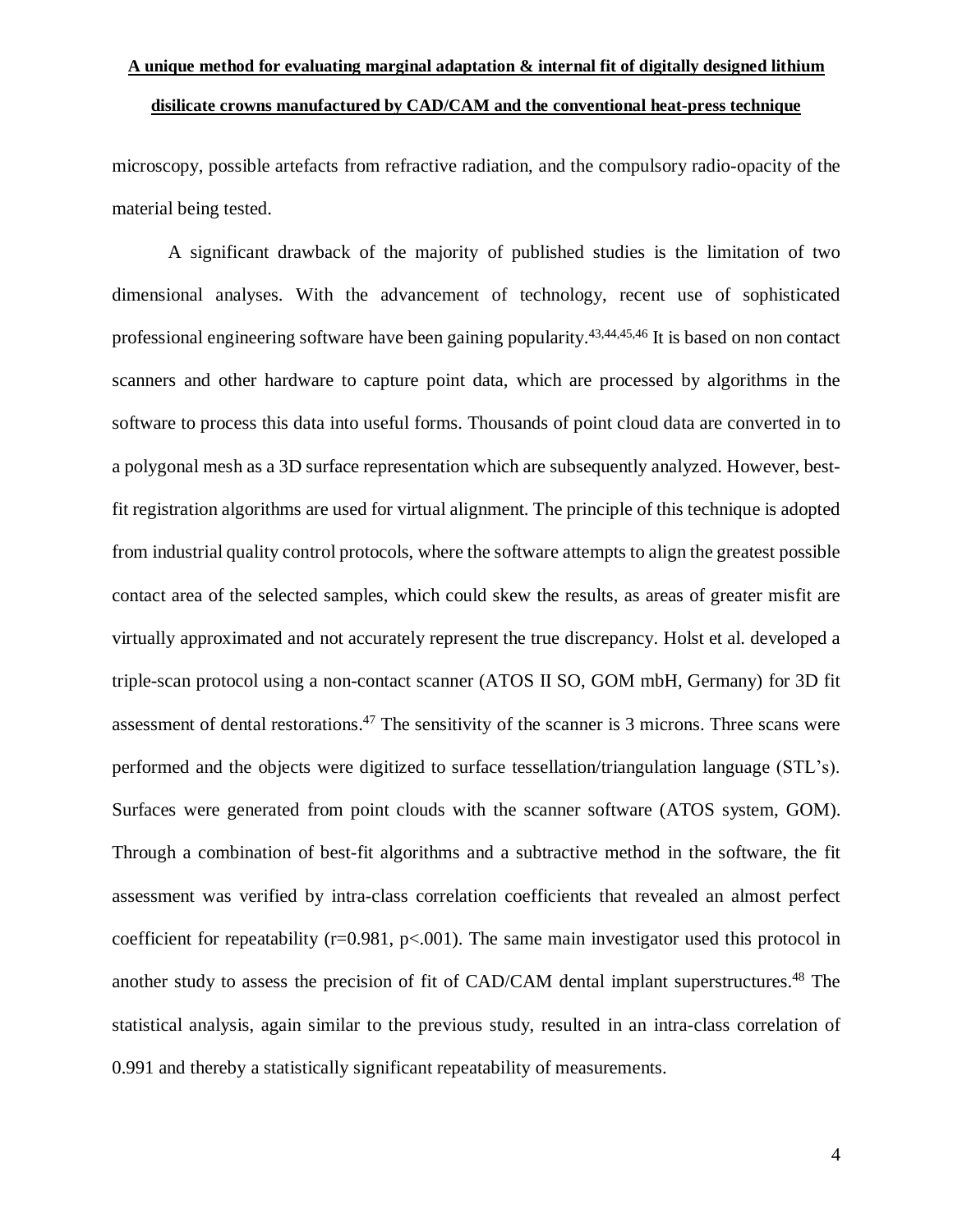This triple-scan protocol represents a highly reliable method for analyzing marginal adaptation and internal fit three dimensionally. The disadvantages of 2D measurements are eliminated. This platform delivers the power to streamline the process, allow a non-destructive approach, reduce human interaction in measurements and recording, decrease measuring time, and enhance results to make this method a superior alternative.

### **II.** OBJECTIVES & HYPOTHESES

Currently, there are no publications on the accuracy of Ivoclar's PrograMill 7 milling machine. The objective of this study is to evaluate marginal adaptation  $\&$  internal fit of the digitally designed lithium disilicate crowns manufactured by CAD/CAM and the conventional heat-press technique with Ivoclar's PrograMill 7 milling machine using the triple-scan protocol. The null hypothesis is that CAD/CAM fabrication does not improve internal adaptation and marginal accuracy when compared with the conventional heat pressed technique.

#### **III.** RESEARCH DESIGN & METHOD

A master die will be fabricated to simulate a mandibular molar with an all-ceramic crown preparation. This master die will be scanned using a D1000 3-Shape scanner. Using 3-Shape software, a full-coverage crown will be designed per the manufacturer's (Ivoclar) minimum dimensional specifications. This design will serve two purposes: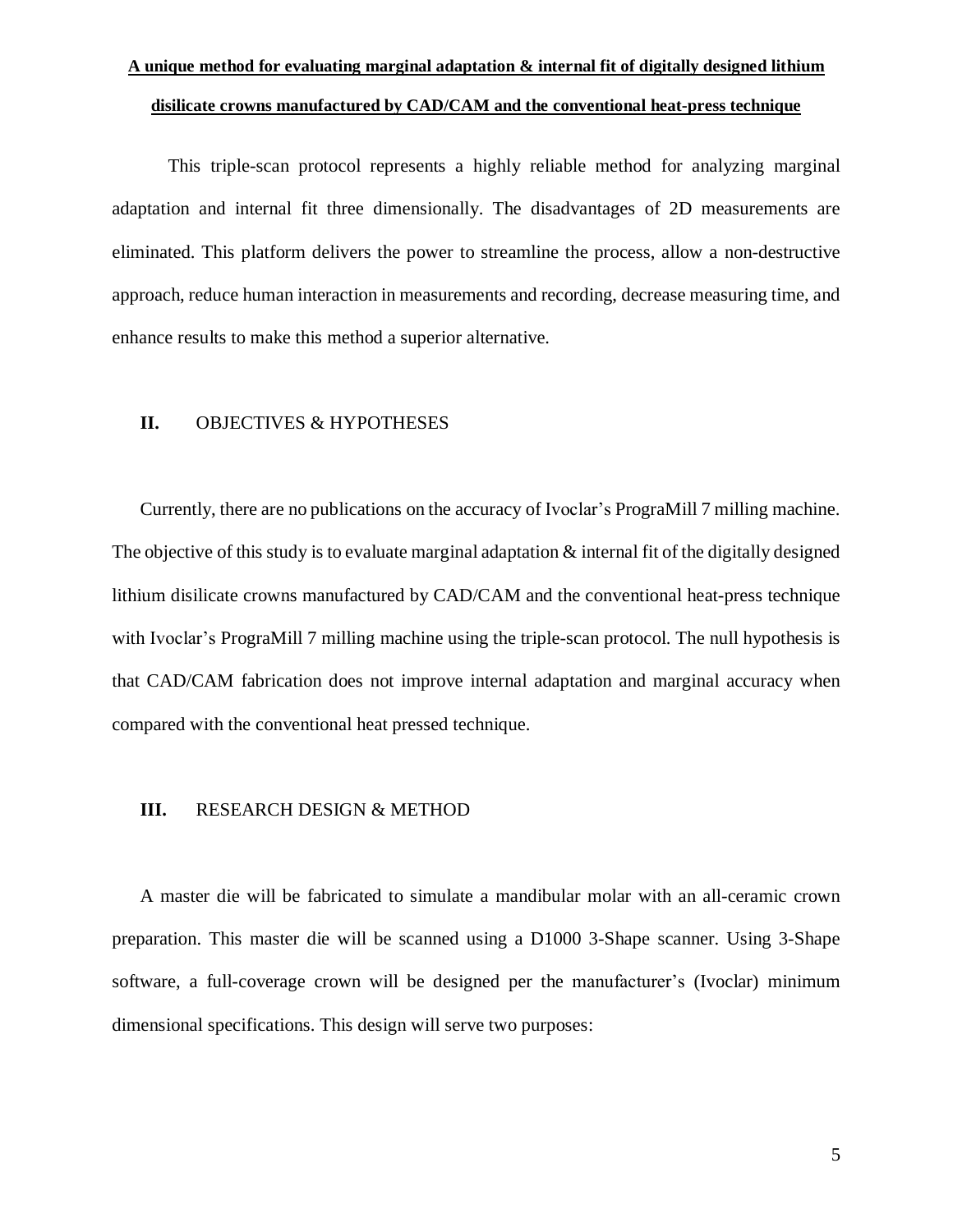1. To produce 15 milled wax patterns which will be used for fabricating lithium disilicate crowns with the conventional heat pressed technique

2. To produce 15 milled monolithic lithium disilicate crowns (Ivoclar Vivadent IPS e.max CAD, Schaan, Liechtenstein)

The scanned STL file will be sent to a fabrication laboratory. The wax patterns and milled crowns will be manufactured by the same milling machine, i.e. Ivoclar PrograMill 7. The wax patterns will be fabricated with the dry milling option, while the crowns will be milled with the wet milling option.

From the milled wax patterns, a monolithic lithium disilicate crown will be heat-pressed (Ivoclar Vivadent IPS e.max Press, Schaan, Liechtenstein), according to the manufacturer's recommendations.

The 30 samples will be scanned with the ATOS II SO scanner (GOM, Germany) per the triplescan protocol. The STL files will be used for alignment, registration, and subsequent fit assessment. There will be three different scans: 'Crown Solo', 'Master Die Solo', and 'Crown on Master Die'. After the objects are digitized to the STL's, the scanner software (ATOS system, GOM) will be used. First the 'Master Die Solo' STL and the 'Crown on Master Die' STL are registered by manual alignment by a best-fit registration. Then the same is done with the 'Crown Solo' STL and 'Crown on Master Die' STL. The final step is to delete the 'Crown on Master Die', and maintain the 'Crown Solo' STL with the 'Master Die Solo' STL for fit assessment.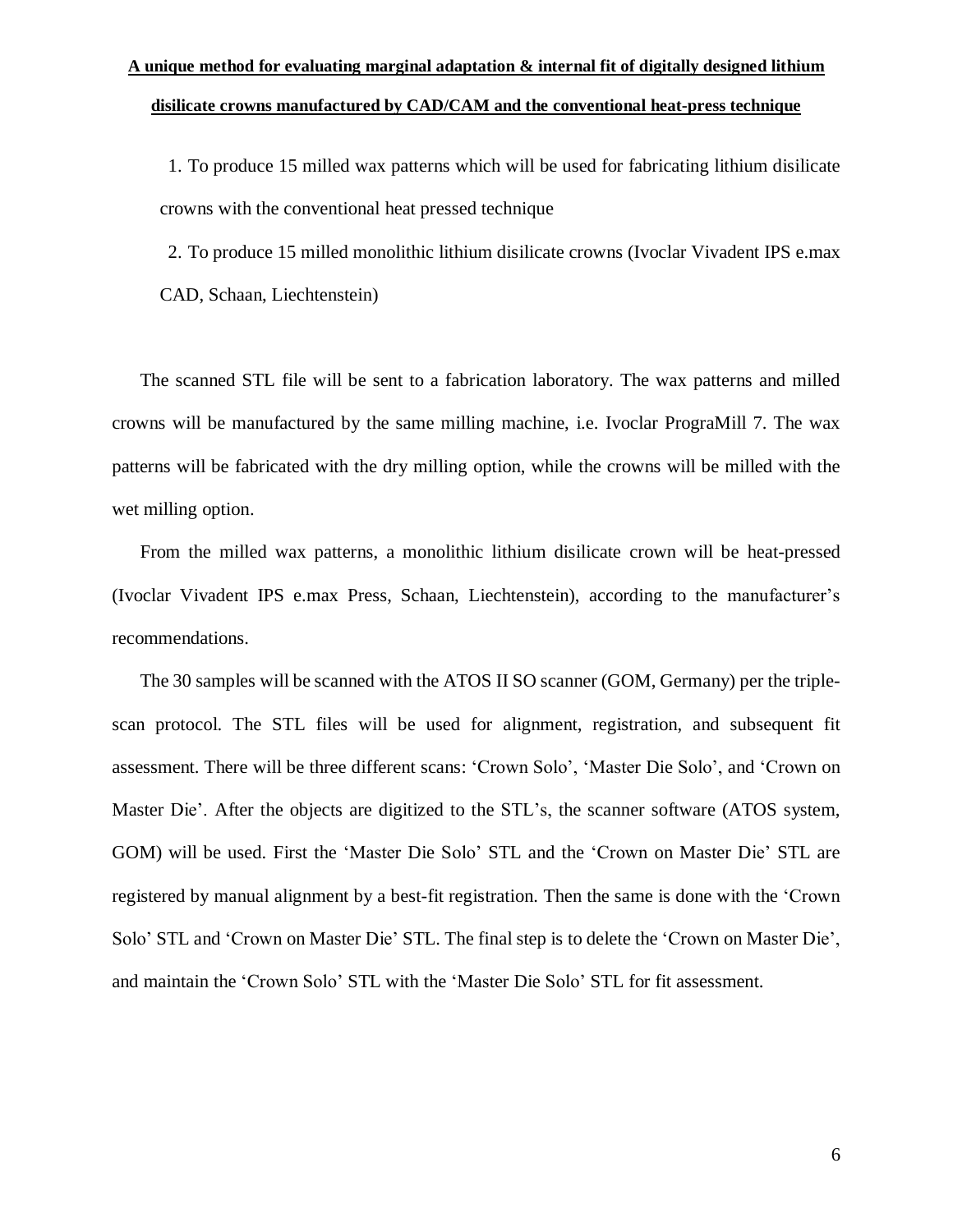To three dimensionally measure the cement space between the Crown and Die, the outer surface of the 'Crown Solo' STL is deleted, followed by measure the deviations of space between the intaglio and the surface of the 'Master Die Solo' STL.

The mean value of cement space will be measured three times. Statistical analysis will be performed with SPSS v11.5 (SPSS Inc., Chicago IL). The data measurements collected from each sample, within each group, will be reported in μm. Analysis will be completed using Paired t-test estimated at 95% level of confidence ( $\alpha = .05$ ).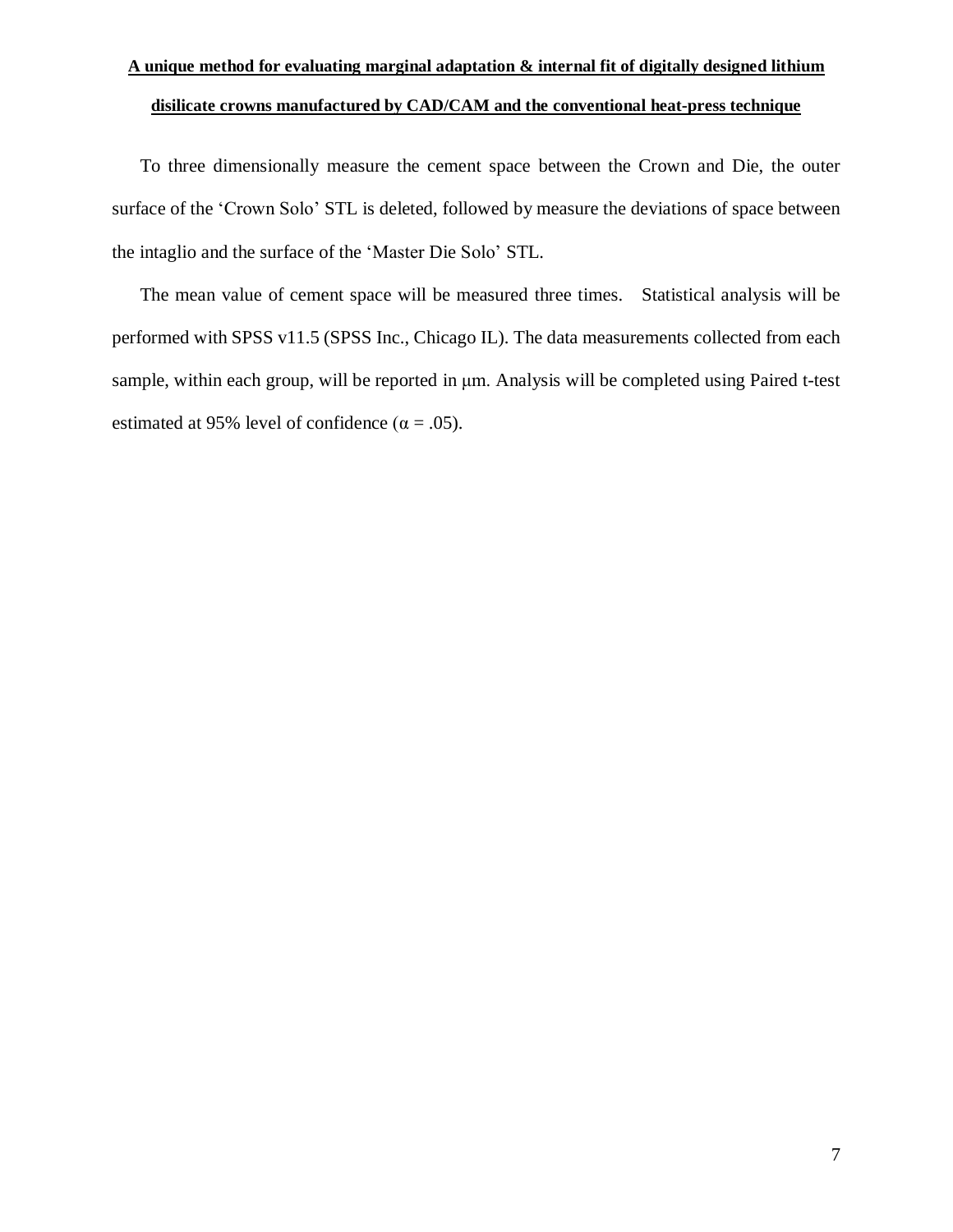#### **VII.** REFERENCES

- 1. Beuer F, Edelhoff D, Gernet W, Naumann M. Effect of preparation angles on the precision of zirconia crown copings fabricated by CAD/CAM system. Dent Mater J 2008;27: 814-20.
- 2. Abduo J, Lyons K, Swain M. Fit of zirconia fixed partial denture: a systematic review. J Oral Rehabil 2010;37:866-76.
- 3. Shamseddine, L., et al. Marginal and internal fit of pressed ceramic crowns made from conventional and computer-aided design and computer-aided manufacturing wax patterns: An in vitro comparison. J Prosthet Dent, 2016
- 4. Miyazaki T, Hotta Y. CAD/CAM systems available for the fabrication of crown and bridge restorations. Aust Dent J 2011;56:97-106.
- 5. Ng J, Ruse D, Wyatt C. A Comparison of the marginal fit of crowns fabricated with digital and conventional methods. J Prosthet Dent 2014;112: 555-60.
- 6. Al-Rabab'ah MA, Macfarlane TV, McCord JF. Vertical marginal and internal adaptation of all-ceramic copings made by CAD/CAM technology. Eur J Prosthodont Restor Dent 2008;16:109-15.
- 7. Yüksel E, Zaimog!lu A. Influence of marginal fit and cement types on microleakage of allceramic crown systems. Braz Oral Res 2011;25:261-6.
- 8. Guess PC, Vagkopoulou T, Zhang Y, Wolkewitz M, Strub JR. Marginal and internal fit of heat pressed versus CAD/CAM fabricated all ceramic onlays after exposure to thermomechanical fatigue. J Dent 2014;42: 199-209.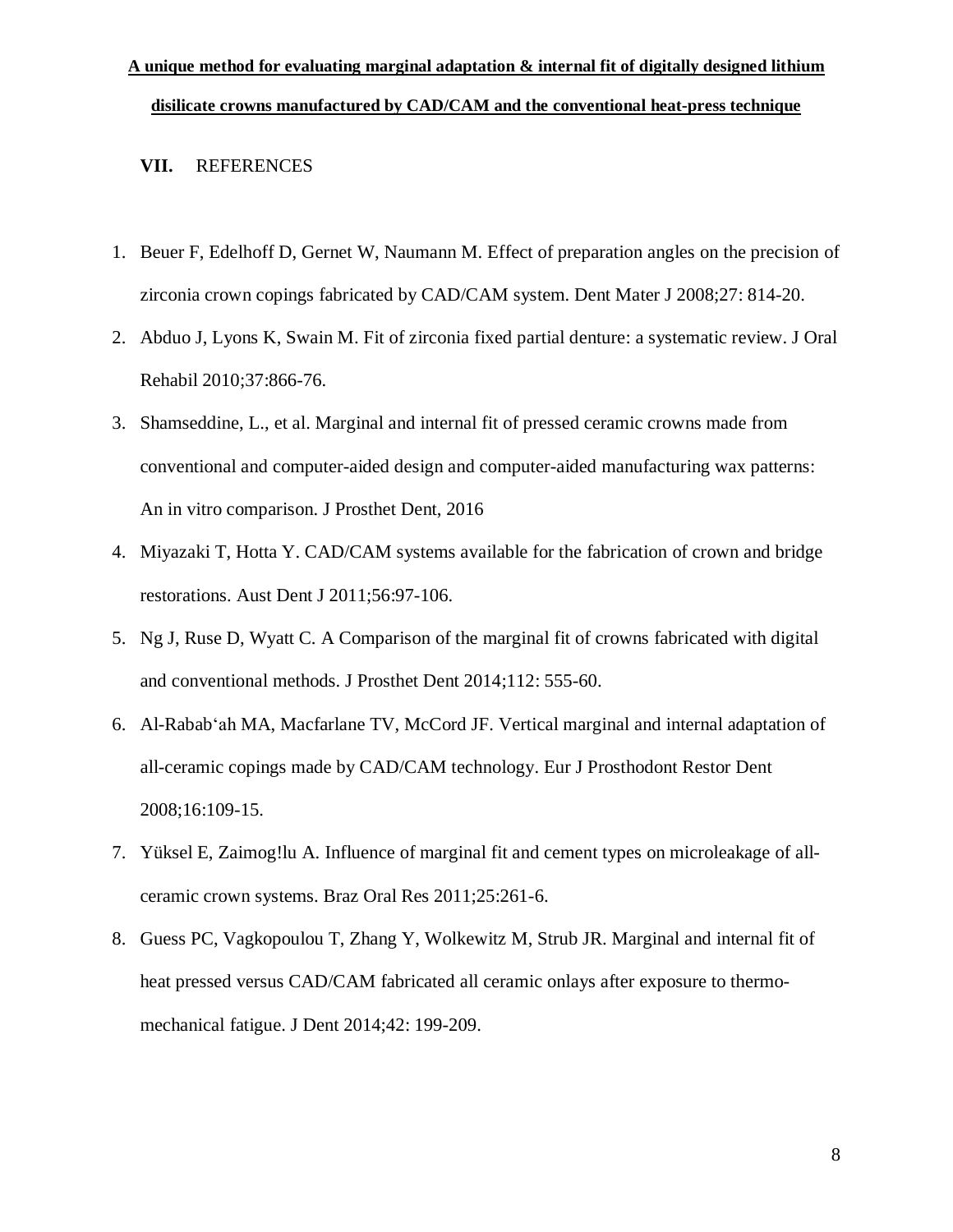- 9. Vojdani M, Torabi K, Farjood E, Khaledi A. Comparison the marginal and internal fit of metal copings cast from wax patterns fabricated by CAD/CAM and conventional wax up techniques. J Dent 2013;14:118-29.
- 10. Tan PL, Gratton DG, Diaz-Arnold AM, Holmes DC. An in vitro comparison of vertical marginal gaps of CAD/CAM titanium and conventional cast res- torations. J Prosthodont 2008;17:378-83.
- 11. Anadioti E, Aquilino SA, Gratton DG, Holloway JA, Denry I, Thomas GW, et al. 3D and 2D marginal fit of pressed and CAD/CAM lithium disilicate crowns made from digital and conventional impressions. J Prosthodont 2014;23:610-7.
- 12. Martinez-Rus F, Ferreiroa A, Ozcan M, Pradies G. Marginal discrepancy of monolithic and veneered all-ceramic crowns on titanium and zirconia implant abutments before and after adhesive cementation: a scanning elec- tron microscopy analysis. Int J Oral Maxillofac Implants 2013;28:480-7.
- 13. Baig MR, Tan KB, Nicholls JI. Evaluation of the marginal fit of a zirconia ceramic computer-aided machined (CAM) crown system. J Prosthet Dent 2010;104:216-27.
- 14. Stappert CF, Chitmongkolsuk S, Silva NR, Att W, Strub JR. Effect of mouth- motion fatigue and thermal cycling on the marginal accuracy of partial coverage restorations made of various dental materials. Dent Mater 2008;24: 1248-57.
- 15. Holmes JR, Bayne SC, Holland GA, Sulik WD. Considerations in measurement of marginal fit. J Prosthet Dent 1989;62: 405-8.
- 16. Holmes, JR., et al. Considerations in measurement of marginal fit. J Prosthet Dent, 1989. 62 (4): 405-408.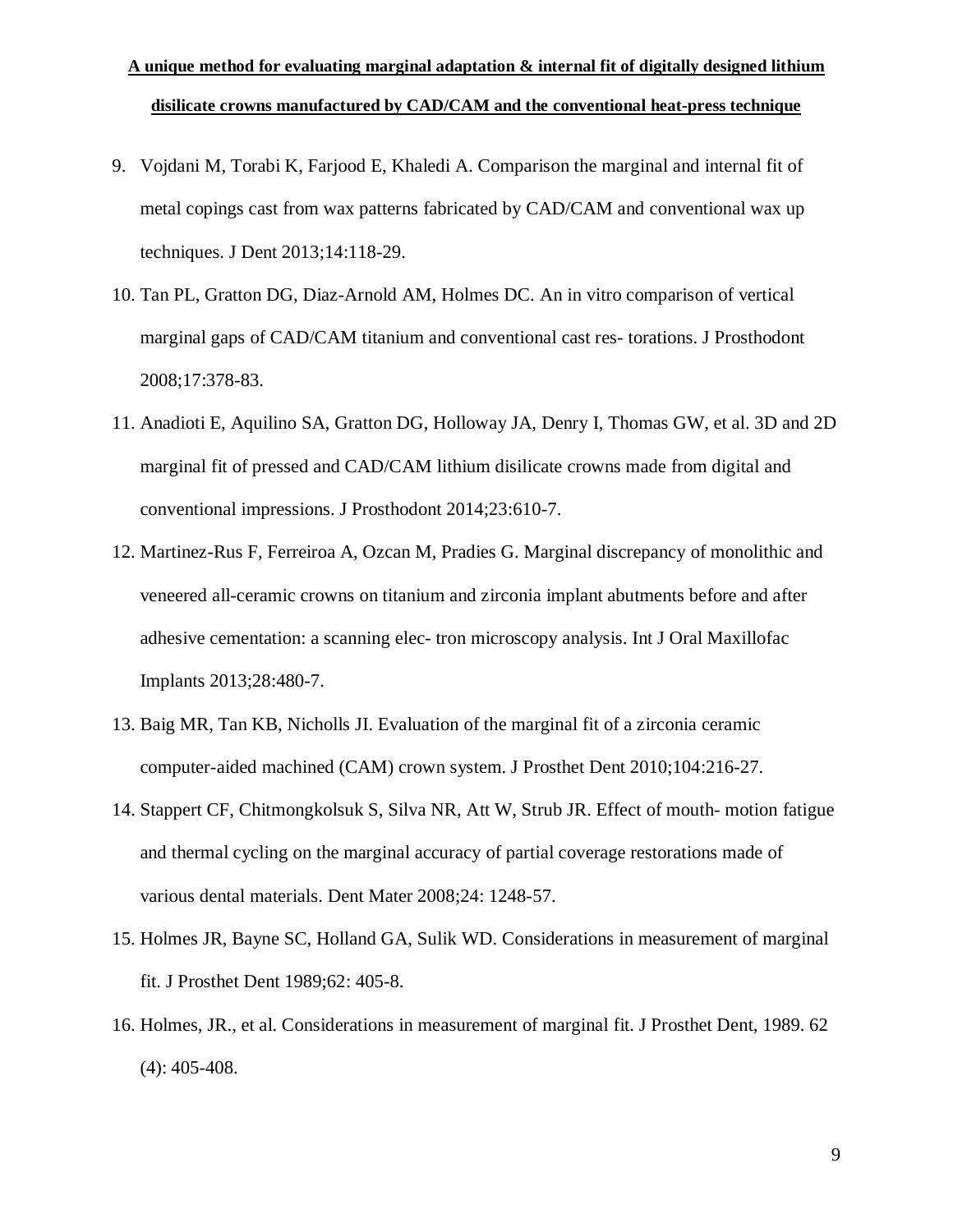- 17. Schwartz, NL., et al. Unserviceable crowns and fixed partial dentures. JADA, Dec 1970. Vol. 81: 1395-1401.
- 18. Behrend DB. Crown margins and gingival health. Ann R Aust Co11 Dent Surg 1984;8:138- 45.
- 19. Felton DA, Kanoy BE, Bayne SC, Wirthman GP. Effect of in vivo crown margin discrepancies on periodontal health.J Prosthet Dent 1991;65:357-64.
- 20. Tan PL, Gratton DG, Diaz-Arnold AM, Holmes DC. An in vitro comparison of vertical marginal gaps of CAD/CAM titanium and conventional cast restorations. J Prosthodont 2008;17:378-83.
- 21. Coli P, Karlsson S. Fit of a new pressure-sintered zirconium dioxide coping. Int J Prosthodont 2004;17:59-64.
- 22. Chan C, Haraszthy G, Geis-Gerstorfer J, Weber H, Huettemann H. Scanning electron microscopic studies of the marginal fit of three esthetic crowns. Quintessence Int 1989;20:189-93.
- 23. Reich S, Wichmann M, Nkenke E, Proeschel P. Clinical fit of all-ceramic three-unit fixed partial dentures, generated with three different CAD/CAM systems. Eur J Oral Sci 2005;113:174-9.
- 24. Bindl A, Windisch S, Mormann WH. Full- ceramic CAD/CIM anterior crowns and copings. Int J Comput Dent 1999;2:97-111.
- 25. Lin MT, Sy-Munoz J, Munoz CA, Goodacre CJ, Naylor WP. The effect of tooth preparation form on the fit of Procera cop- ings. Int J Prosthodont 1998;11:580-90.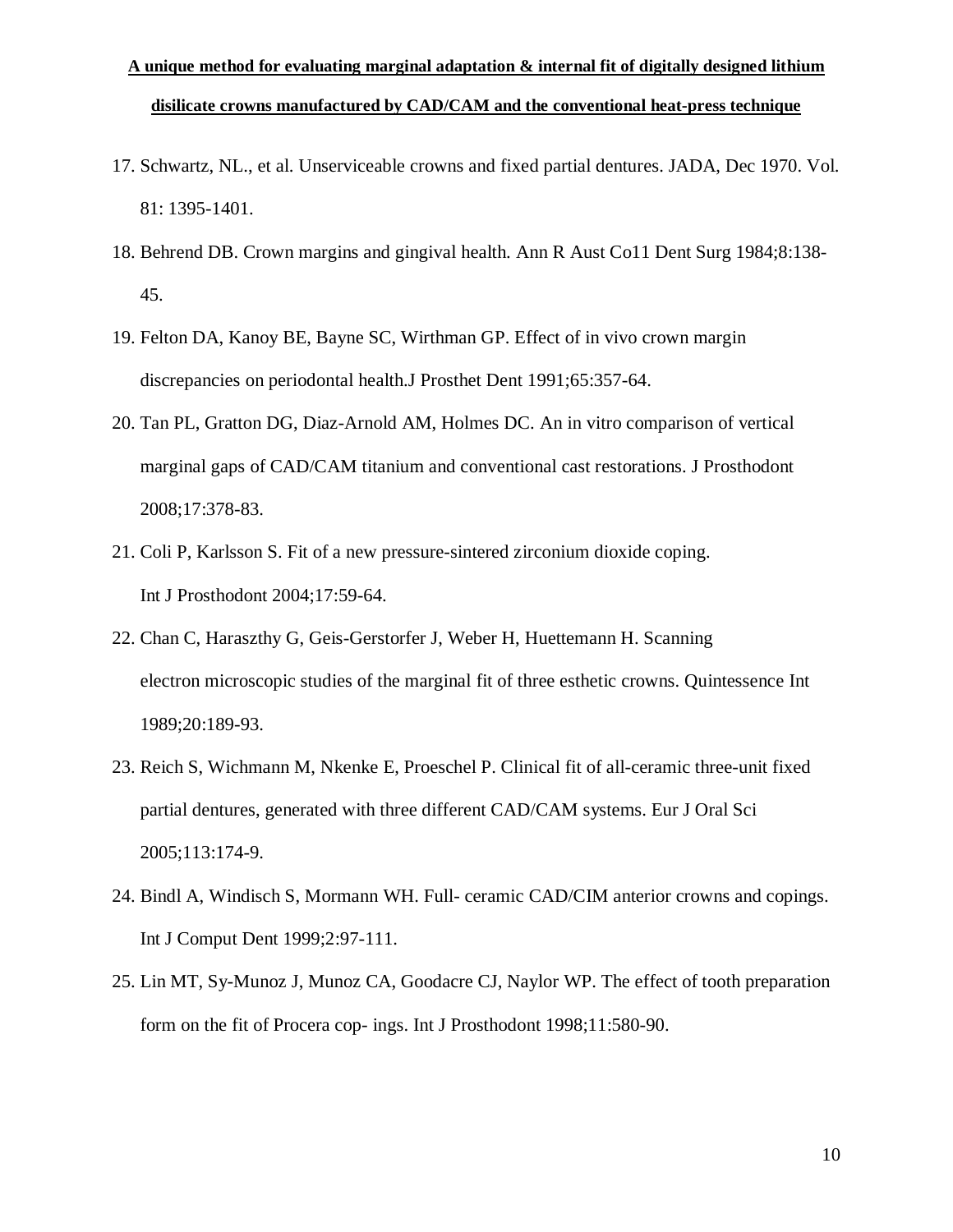- 26. Sulaiman F, Chai J, Jameson LM, Wozniak WT. A comparison of the marginal fit of In-Ceram, IPS Empress, and Procera crowns. Int J Prosthodont 1997;10:478-84.
- 27. May KB, Russell MM, Razzoog ME, Lang BR. Precision of fit: the Procera AllCeram crown. J Prosthet Dent 1998;80:394-404.
- 28. Assif D, Antopolski B, Helft M, Kaffe I. Comparison of methods of clinical evaluation of the marginal fit of complete cast gold crowns. J Prosthet Dent. 1985. Jul;54(1):20-4.
- 29. Rahme HY, Tehini GE, Adib SM, Ardo AS, Rifai KT. In vitro evaluation of the "replica technique" in the measurement of the fit of procera crowns. J Contemp Dent Pract. 2008 Feb 1;9(2):25-32.
- 30. Pelekanos S, Koumanou M, Koutayas SO, Zinelis S, Eliades G. Micro-CT evaluation of the marginal fit of different In-Ceram alumina copings. Eur J Esthet Dent 2009;4:278-92.
- 31. Boening KW, Wolf BH, Schmidt AE,Kastner K, Walter MH. Clinical fit of Procera AllCeram crowns. J Prosthet Dent 2000; 84:419-24.
- 32. Reich S, Wichmann M, Nkenke E, Proeschel P. Clinical fit of all-ceramic three-unit fixed partial dentures, generated with three different CAD/CAM systems. Eur J Oral Sci 2005;113:174-9.
- 33. Kokubo Y, Ohkubo C, Tsumita M, Miyashita A, Vult von Steyern P, Fukushima S. Clinical marginal and internal gaps of Procera AllCeram crowns. J Oral Rehabil 2005;32:526-30.
- 34. Luthardt RG, Bornemann G, Lemelson S, Walter MH, Huls A. An innovative method for evaluation of the 3-D internal fit of CAD/CAM crowns fabricated after direct optical versus indirect laser scan digitizing. Int J Prosthodont 2004;17:680-5.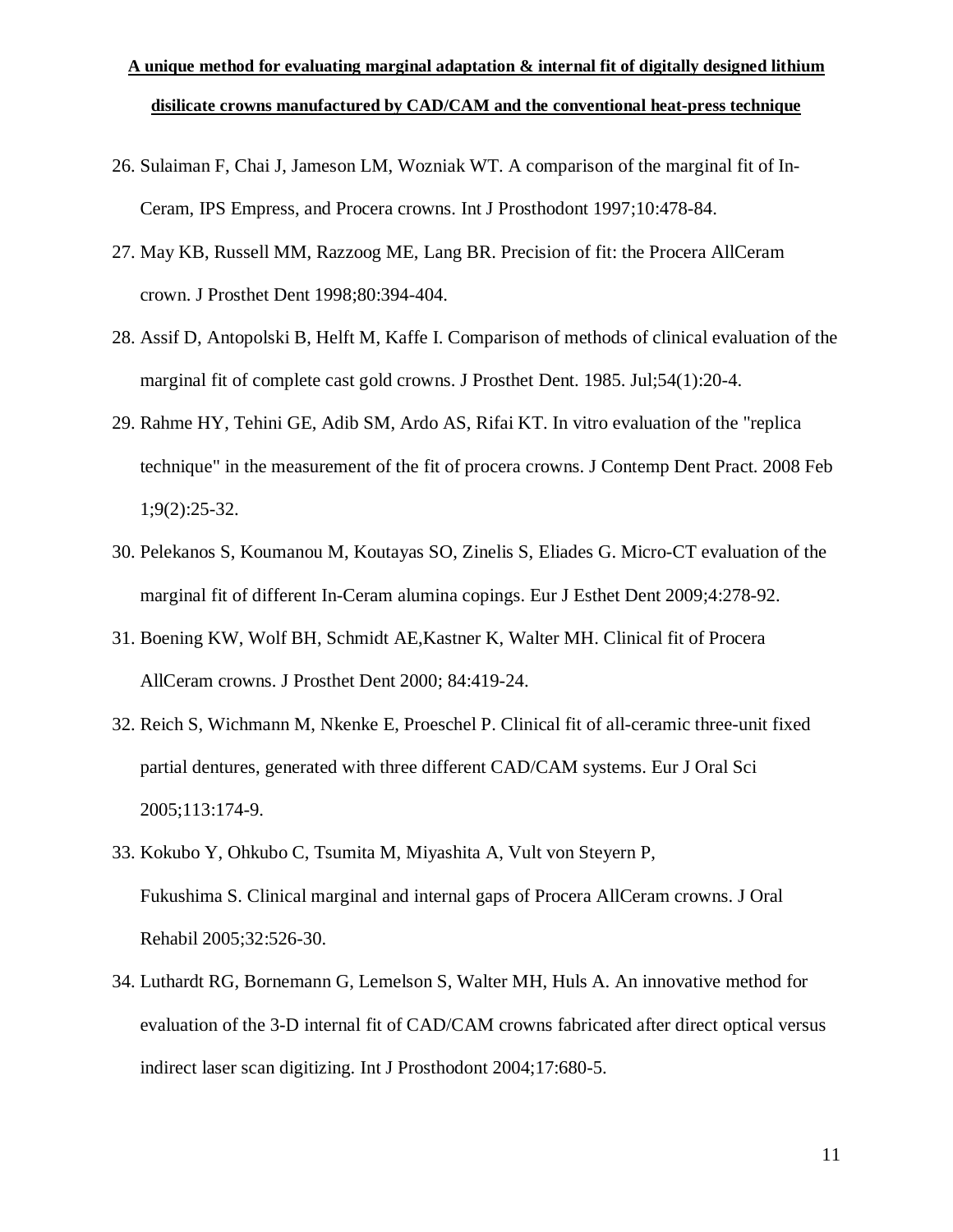- 35. Luthardt RG, Bornemann G, Lemelson S, Walter MH, Huls A. An innovative method for evaluation of the 3-D internal fit of CAD/CAM crowns fabricated after direct optical versus indirect laser scan digitizing. Int J Prosthodont 2004;17:680-5.
- 36. Pelekanos S, Koumanou M, Koutayas SO, Zinelis S, Eliades G. Micro-CT evaluation of the marginal fit of different In-Ceram alumina copings. Eur J Esthet Dent 2009;4:278-92.
- 37. Nakamura T, Dei N, Kojima T, Wakabayashi K. Marginal and internal it of Cerec 3 CAD/CAM all-ceramic crowns. Int J Prosthodont 2003;16:244-8.
- 38. Kokubo Y, Ohkubo C, Tsumita M, Miyashita A, Vult von Steyern P, Fukushima S. Clinical marginal and internal gaps of Procera AllCeram crowns. J Oral Rehabil 2005;32:526-30.
- 39. Mitchell CA, Pintado MR, Douglas WH. Nondestructive, in vitro quantification of crown margins. J Prosthet Dent 2001; 85:575-84.
- 40. Bindl A, Mormann WH. Marginal and internal fit of all-ceramic CAD/CAM crown-copings on chamfer preparations. J Oral Rehabil 2005;32:441-7.
- 41. Swain MV, Xue J. State of the art of Micro-CT applications in dental research. Int J Oral Sci 2009;1:177-88.
- 42. Krasanaki ME, Pelekanos S, Andreiotelli M, Koutayas SO, Eliades G. X-ray microtomographic evaluation of the influence of two preparation types on marginal fit of CAD/ CAM alumina copings: a pilot study. Int J Prosthodont 2012;25:170-2.
- 43. [Zandparsa](https://www-ncbi-nlm-nih-gov.library-proxy.tamhsc.edu/pubmed/?term=Zandparsa%20R%5BAuthor%5D&cauthor=true&cauthor_uid=26548885) R, El [Huni](https://www-ncbi-nlm-nih-gov.library-proxy.tamhsc.edu/pubmed/?term=El%20Huni%20RM%5BAuthor%5D&cauthor=true&cauthor_uid=26548885) RM, [Hirayama](https://www-ncbi-nlm-nih-gov.library-proxy.tamhsc.edu/pubmed/?term=Hirayama%20H%5BAuthor%5D&cauthor=true&cauthor_uid=26548885) H, [Johnson](https://www-ncbi-nlm-nih-gov.library-proxy.tamhsc.edu/pubmed/?term=Johnson%20MI%5BAuthor%5D&cauthor=true&cauthor_uid=26548885) MI. Effect of different dental ceramic systems on the wear of human enamel: An in vitro study. J Prosthet Dent. 2016 Feb;115(2):230-7